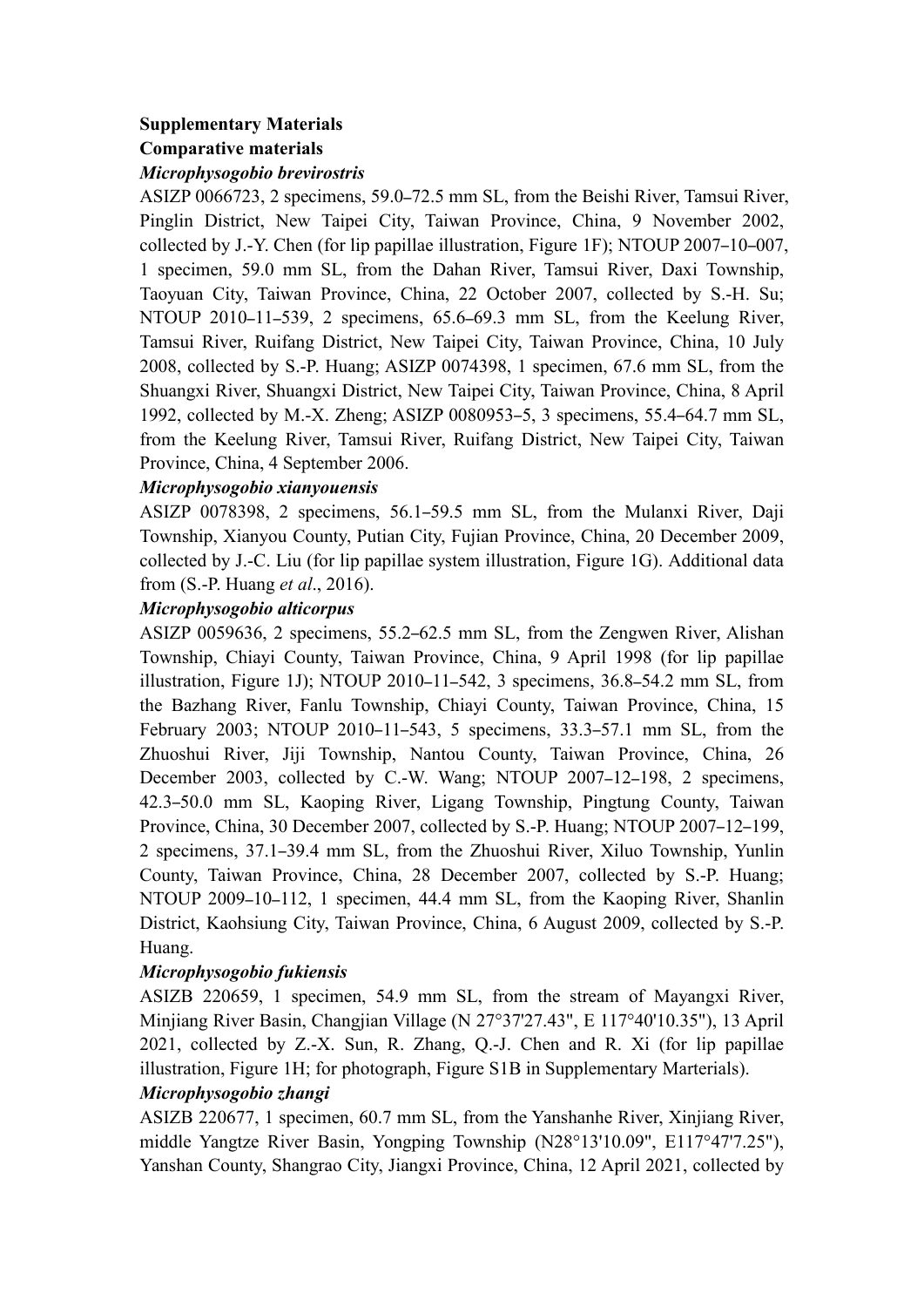Z.-X. Sun and R. Zhang (for lip papillae illustration, Figure 1I).





A: *Microphysogobio oujiangensis* **sp. nov.**, holotype, ASIZB 220814, 64.8 mm SL. B: *M. fukiensis*, ASIZB 220659, 54.9 mm SL. cpap=central portion of anterior papillae; lpap= lateral portion of anterior papillae; uj=upper jaw; lj=lower jaw; ll=lateral lobe; mp=medial pad; b=barbel.



**Supplementary Figure S2 Molecular phylogenetic tree of** *Microphysogobio oujiangensis* **sp. nov. and congeners based on cyt** *b* **sequence reconstructed by maximum-likelihood analysis; bootstrap values are shown on nodes and speciesdelimitation results are shown on right.**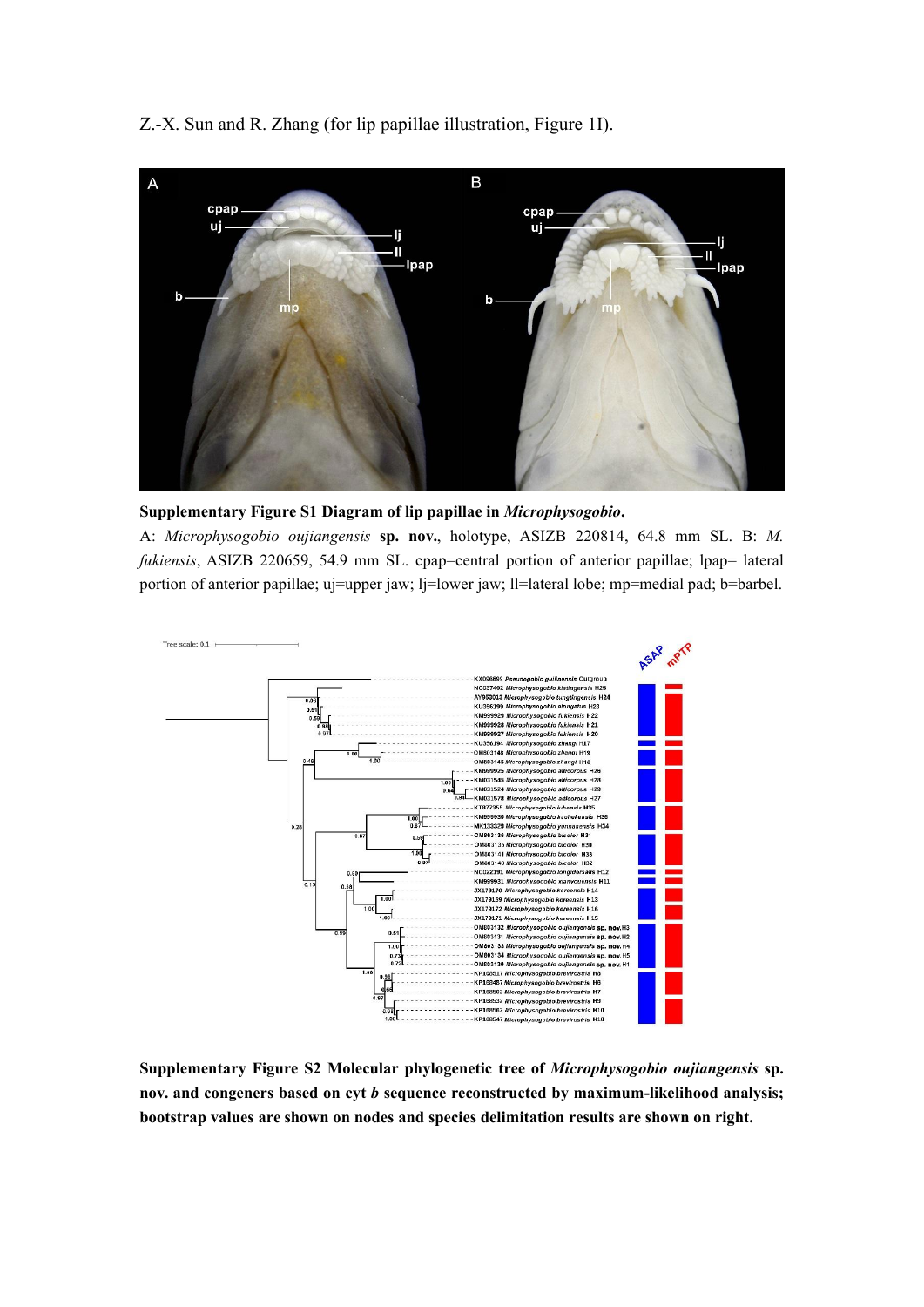| Code                | Species                     | Locality                      | Drainage                            | Haplotyp<br>e  | Accession no. | Source                      |
|---------------------|-----------------------------|-------------------------------|-------------------------------------|----------------|---------------|-----------------------------|
| ASIZB 220826        | M. oujiangensis sp.<br>nov. | Jinyun County, Zhejiang Prov. | River of Panxi, Oujiang River Basin | H1             | OM803130      | This Study                  |
| <b>ASIZB 220827</b> | M. oujiangensis sp.<br>nov. | Jinyun County, Zhejiang Prov. | R. Panxi, Oujiang River Basin       | H2             | OM803131      | This Study                  |
| <b>ASIZB 220828</b> | M. oujiangensis sp.<br>nov. | Jinyun County, Zhejiang Prov. | R. Panxi, Oujiang River Basin       | H <sub>3</sub> | OM803132      | This Study                  |
| ASIZB 220829        | M. oujiangensis sp.<br>nov. | Jinyun County, Zhejiang Prov. | R. Panxi, Oujiang River Basin       | H <sub>4</sub> | OM803133      | This Study                  |
| <b>ASIZB 220830</b> | M. oujiangensis sp.<br>nov. | Jinyun County, Zhejiang Prov. | R. Panxi, Oujiang River Basin       | H <sub>5</sub> | OM803134      | This Study                  |
| MBDH01              | M. brevirostris             | Taiwan Prov.                  | R. Dahan, Tamshui River Basin       | H <sub>6</sub> | KP168487      | Chang et al., 2016          |
| MBGL01              | M. brevirostris             | Taiwan Prov.                  | R. Keelung, Tamshui River Basin     | H7             | KP168502      | Chang et al., 2016          |
| MBSD01              | M. brevirostris             | Taiwan Prov.                  | R. Shindian, Tamshui River Basin    | H <sub>8</sub> | KP168517      | Chang et al., 2016          |
| MBHL01              | M. brevirostris             | Taiwan Prov.                  | Houlung River Basin                 | H <sub>9</sub> | KP168532      | Chang et al., 2016          |
| MBFC01              | M. brevirostris             | Taiwan Prov.                  | Fengshan River Basin                | H10            | KP168547      | Chang et al., 2016          |
| MBTC01              | M. brevirostris             | Taiwan Prov.                  | Touchien River Basin                | H10            | KP168562      | Chang et al., 2016          |
| MXIML1              | M. xianyouensis             | Xianyou County, Fujian Prov.  | Mulanxi River Basin                 | H11            | KM999931      | Huang et al., 2016          |
| CBM-ZF-11551        | M. longidorsalis            | Korea (Aquarium)              | -------                             | H12            | NC022191      | Tang et al., 2011           |
|                     | M. koreensis                | Korea                         | -------                             | H13            | JX179169      | Kim et al.<br>(Unpublished) |
|                     | M. koreensis                | Korea                         | -------                             | H14            | JX179170      | Kim et al.<br>(Unpublished) |
|                     | M. koreensis                | Korea                         | -------                             | H15            | JX179171      | Kim et al.                  |

#### Supplementary Table S1 Codes, sampling localities, haplotypes, and accession numbers of Microphysogobio species and outgroup for molecular analyses.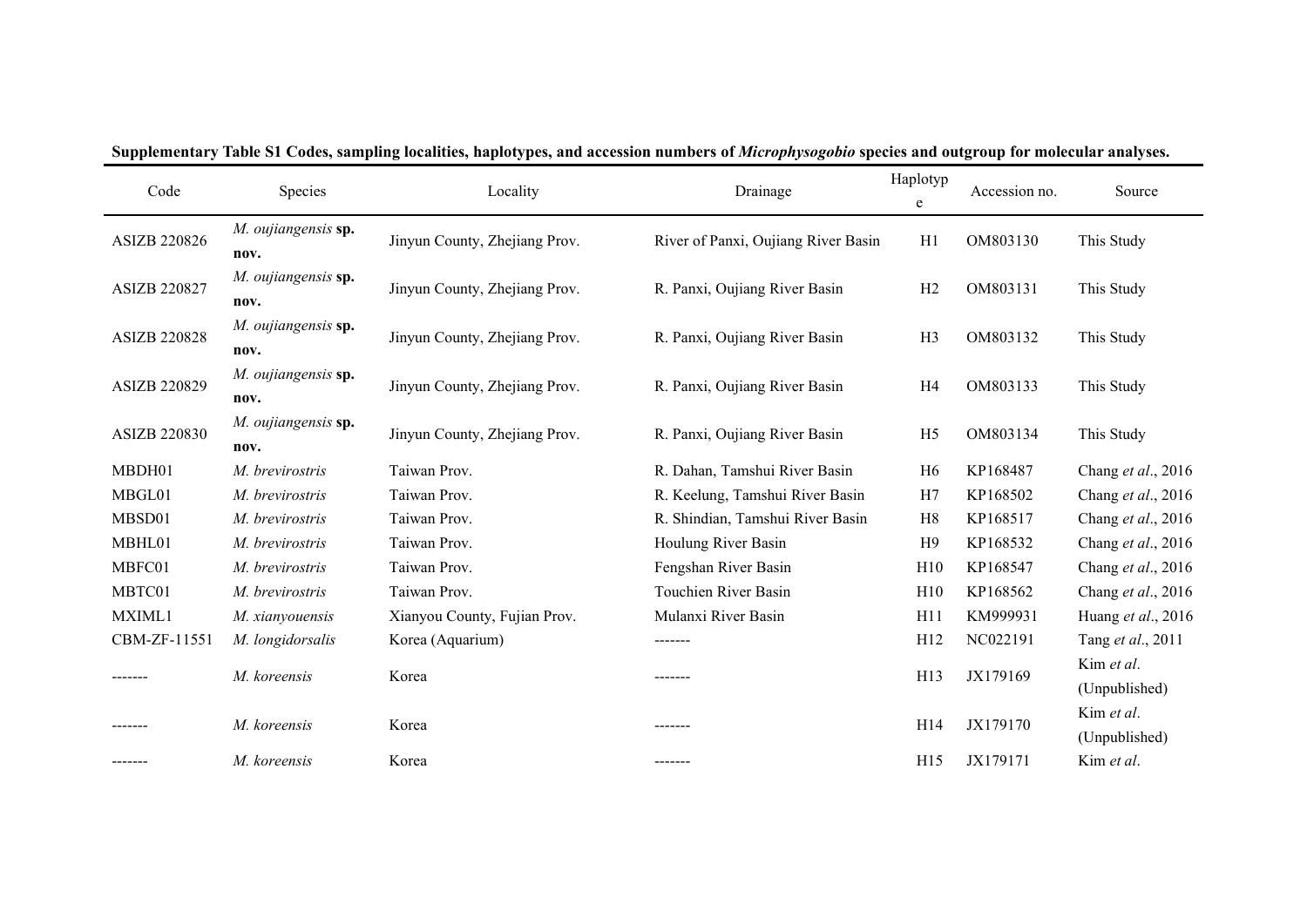|              |                  |                                              |                                              |                 |          | (Unpublished)      |
|--------------|------------------|----------------------------------------------|----------------------------------------------|-----------------|----------|--------------------|
|              |                  |                                              |                                              |                 |          | Kim et al.         |
|              | M. koreensis     | Korea                                        | -------                                      | H16             | JX179172 | (Unpublished)      |
| MZHGL1       | M. zhangi        | Guilin City, Guangxi Zhuang Aut. Reg.        | R. Lijiang, Pearl River Basin                | H17             | KU356194 | Huang et al., 2017 |
| ASIZB 220682 | M. zhangi        | Yanshan County, Jiangxi Prov.                | R. Xinjiang, middle Yangtze River<br>Basin   | H18             | OM803145 | Sun & Zhao, 2022   |
| ASIZB 220715 | M. zhangi        | Wuyuan County, Jiangxi Prov.                 | R. Raohe, middle Yangtze River<br>Basin      | H19             | OM803148 | Sun & Zhao, 2022   |
| MFUMJ1       | M. fukiensis     | Shaowu City, Fujian Province                 | R. Futunxi, Minjiang River Basin             | H20             | KM999927 | Huang et al., 2016 |
| MFUMJ2       | M. fukiensis     | Shaowu City, Fujian Province                 | R. Futunxi, Minjiang River Basin             | H21             | KM999928 | Huang et al., 2016 |
| MFUMJ3       | M. fukiensis     | Xinquan Town, Fujian Province                | R. Tingjiang, Hanjiang River Basin           | H22             | KM999929 | Huang et al., 2016 |
| MELQZ1       | M. elongatus     | Quanzhou County, Guangxi Zhuang<br>Aut. Reg. | R. Xiangjiang, middle Yangtze River<br>Basin | H23             | KU356199 | Huang et al., 2017 |
| -------      | M. tungtingensis | -------                                      | Middle Yangtze River Basin                   | H <sub>24</sub> | AY953013 | Yang et al., 2006  |
| 20170925BB05 | M. kiatingensis  | Chengdu City, Sichuan Prov.                  | Upper Yangtze River Basin                    | H <sub>25</sub> | NC037402 | Zou et al., 2018   |
| MALKP1       | M. alticorpus    | Pingtung County, Taiwan Prov.                | Kaoping River Basin                          | H <sub>26</sub> | KM999925 | Huang et al., 2016 |
| MATD01       | M. alticorpus    | Nantou County, Taiwan Prov.                  | Tadu River Basin                             | H27             | KM031578 | Jean et al., 2014  |
| MAKP01       | M. alticorpus    | Kaohsiung City, Taiwan Prov.                 | Kaoping River Basin                          | H28             | KM031545 | Jean et al., 2014  |
| MABC01       | M. alticorpus    | Chiayi County, Taiwan Prov.                  | Bazhang River Basin                          | H <sub>29</sub> | KM031524 | Jean et al., 2014  |
| ASIZB 220619 | M. bicolor       | Yanshan County, Jiangxi Prov.                | R. Xinjiang, Yangtze River Basin             | H <sub>30</sub> | OM803135 | Sun & Zhao, 2022   |
| ASIZB 220620 | M. bicolor       | Yanshan County, Jiangxi Prov.                | R. Xinjiang, Yangtze River Basin             | H31             | OM803136 | Sun & Zhao, 2022   |
| ASIZB 220630 | M. bicolor       | Wuyuan County, Jiangxi Prov.                 | R. Raohe, Yangtze River Basin                | H32             | OM803140 | Sun & Zhao, 2022   |
| ASIZB 220646 | M. bicolor       | Wuyuan County, Jiangxi Prov.                 | R. Raohe, Yangtze River Basin                | H33             | OM803141 | Sun & Zhao, 2022   |
| MYUVN1       | M. yunnanensis   | Dien Bien, Vietamn                           | R. Lixianjiang, Red River Basin              | H34             | MK133329 | Huang et al., 2018 |
| MLURJ1       | M. luhensis      | Luhe County, Guangdong Prov.                 | Rongjiang River Basin                        | H35             | KT877355 | Huang et al., 2018 |
| MKAND1       | M. kachekensis   | Nankai Town, Hainan Prov.                    | Nandujiang River Baisn                       | H <sub>36</sub> | KM999930 | Huang et al., 2016 |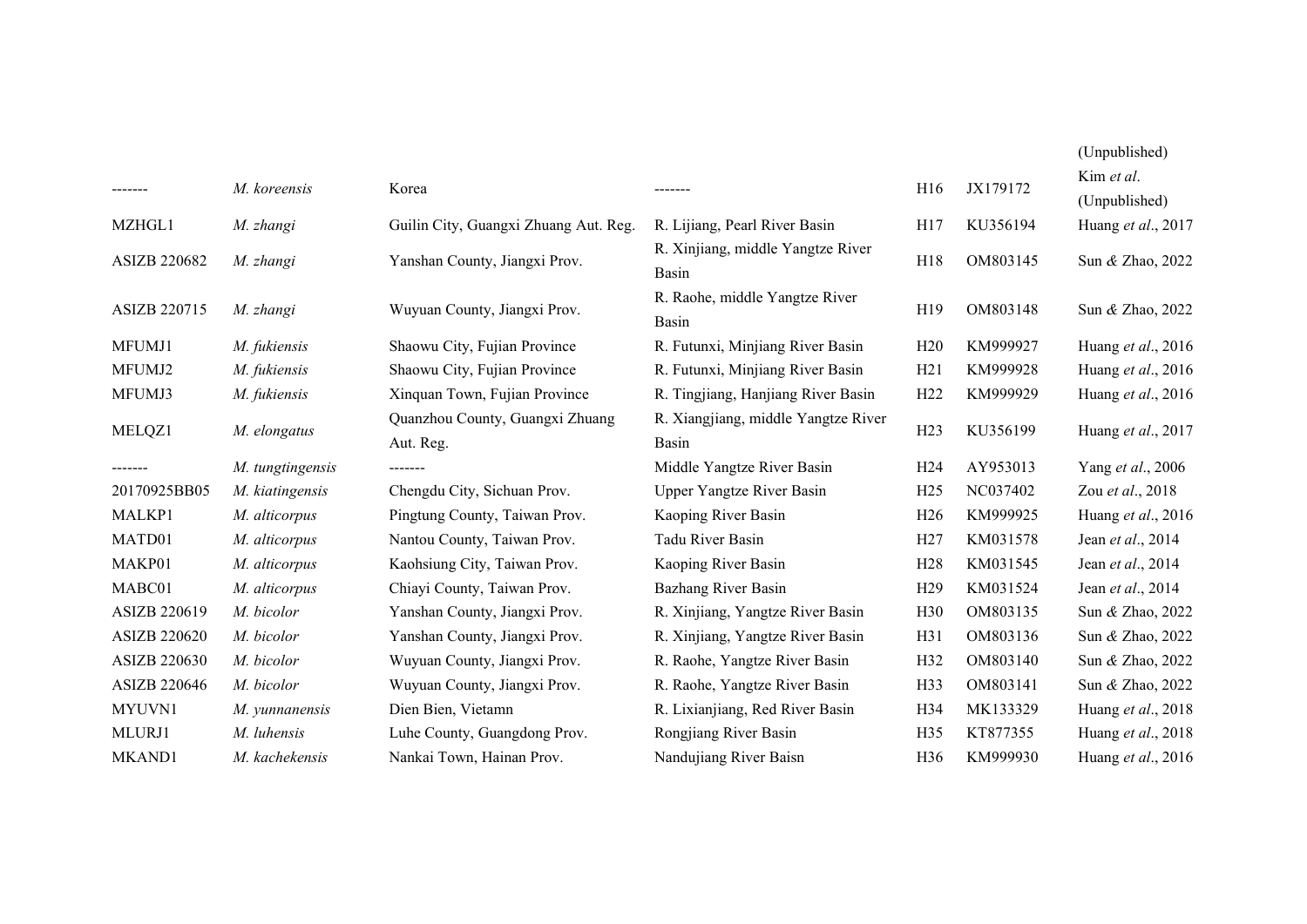| $\sim$         |                               |         |         |       |                        |
|----------------|-------------------------------|---------|---------|-------|------------------------|
| PG-<br>PG-YS01 | seudogor<br>υι<br>guilinensis | Jnknown | Jnknown | 96699 | $\cdot$<br>Inpublished |

#### **References**

**Outgroup**

- Chang HY, Wang WK, Chen KN, Su JK, Hsin CY, Li J, et al. 2016. Phylogeography and genetic structure of the endemic cyprinid fish *Microphysogobio brevirostris* in northern Taiwan. *Biochemical Systematics and Ecology*, **65**: 176–184.
- Huang SP, Chen IS, Shao KT. 2016. A new species of *Microphysogobio* (Cypriniformes: Cyprinidae) from Fujian Province, China, and a molecular phylogenetic analysis of*Microphysogobio* species from southeastern China and Taiwan. *Proceedings of the Biological Society of Washington*, **129**(1): 195–211.
- Huang SP, Zhao YH, Chen IS, Shao KT. 2017. A new species of *Microphysogobio* (Cypriniformes: Cyprinidae) from Guangxi Province, Southern China. *Zoological Studies*, **56**: 8.
- Huang SP, Chen IS, Zhao YH, Shao KT. 2018. Description of a new species of the gudgeon genus *Microphysogobio* mori 1934 (Cypriniformes: Cyprinidae) from Guangdong province, Southern China. *Zoological Studies*, **57**: 58.
- Jean CT, Wu CY, Tsai KC, Wang WK, Hsu YY, Chang YM, et al. 2014. Population genetic structure in the endemic cyprinid fish *Microphysogobio alticorpus* in Taiwan: Evidence for a new phylogeographical area. *Biochemical Systematics and Ecology*, **57**: 108–116.
- Sun ZX, Zhao YH. 2022. Revalidation and redescription of a gobionine species *Microphysogobio bicolor* (Nichols, 1930) (Teleostei: Cypriniformes) from the Yangtze River Basin, China. *Zootaxa*, **5092**(3): 361–377.
- Tang K, Agnew M, Chen WJ, Hirt M,Raley M, Sado T,et al. 2011. Phylogeny of the gudgeons (Teleostei: Cyprinidae: Gobioninae). *Molecular Phylogenetics and Evolution*, **61**(1): 103–124.
- Yang JQ, He SP, Freyhof J, Witte K, Liu HZ. 2006. The phylogenetic relationships of the Gobioninae (Teleostei: Cyprinidae) inferred from mitochondrial cytochrome *b* gene sequences. *Hydrobiologia*, **553**(1): 255–266.
- Zou YC, Zhang JY, Zhang T, Xie M, Wu T. 2018. Sequence identification and phylogenetic analysis of the mitochondrial genome of *Microphysogobio kiatingensis* (Cypriniformes: Cyprinidae). *Mitochondrial DNA Part B*, **3**(1): 414–415.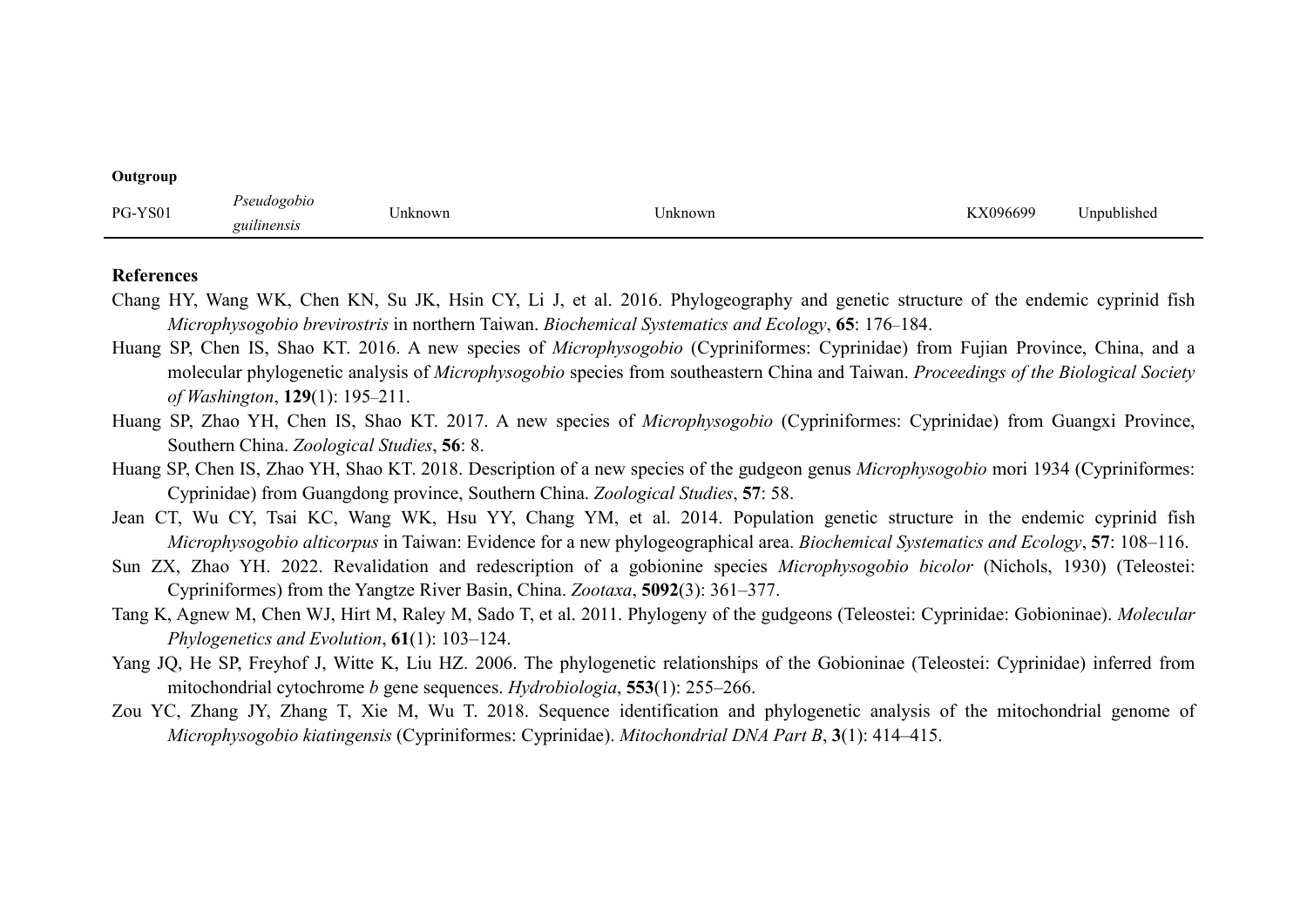|                              |                | Microphysogobio oujiangensis sp. |                |            | Microphysogobio brevirostris |                |            | Microphysogobio xianyouensis |                                |                |           |  |  |  |
|------------------------------|----------------|----------------------------------|----------------|------------|------------------------------|----------------|------------|------------------------------|--------------------------------|----------------|-----------|--|--|--|
|                              |                | $nov.(n=21)$                     |                |            |                              | $(n=9)$        |            | $(n=11)$                     |                                |                |           |  |  |  |
| Characters                   |                | All type specimens               |                |            |                              |                | ${\rm SD}$ | Holotyp                      | Holotype and Paratypes         |                |           |  |  |  |
|                              | Holotype       | Range                            | Mean           | ${\rm SD}$ | Range                        | Mean           |            | ${\bf e}$                    | Range                          | Mean           | <b>SD</b> |  |  |  |
| Dorsal-fin rays              | $\overline{7}$ |                                  |                |            | $\tau$                       | $\overline{7}$ |            | $\overline{7}$               |                                | 7              |           |  |  |  |
| Anal-fin rays                | 6              | 6                                | 6              |            | 6                            | 6              |            | 6                            | 6                              | 6              |           |  |  |  |
| Pectoral-fin rays            | 11             | $10 - 11$                        | 11             |            | $11 - 12$                    | 11             |            | 12                           | $11 - 12$                      | 12             |           |  |  |  |
| Pelvic-fin rays              | $\overline{7}$ | 7                                | 7              |            |                              |                |            | $\overline{7}$               |                                | $\tau$         |           |  |  |  |
| Lateral line scales          | 37             | $36 - 38$                        | 37             |            | $38 - 39$                    | 38             |            | 36                           | $35 - 36$                      | 36             |           |  |  |  |
| Scales above lateral line    | 3.5            | $3.5 - 4.5$                      | 4              |            | 4.5                          | 4.5            |            | 4                            | 4                              | $\overline{4}$ |           |  |  |  |
| Scales below lateral<br>line | $\overline{2}$ | $\overline{2}$                   | $\overline{2}$ |            | $\overline{2}$               | $\overline{2}$ |            | $\overline{2}$               | $\overline{2}$                 | $\overline{2}$ |           |  |  |  |
| Pre-dorsal scales            | 10             | $8 - 10$                         | 9              |            | 11                           | 11             |            | 10                           | 10                             | 10             |           |  |  |  |
| Circumpeduncular<br>scales   | 12             | 12                               | 12             |            | 12                           | 12             |            | 12                           | 12                             | 12             |           |  |  |  |
| Standard Length (mm)         | 64.8           | $56.4 - 70.$                     | 63.0           |            | 55.4 - 72.5                  | 63.4           |            | 61.3                         | $53.4 - 60.$                   | 63.4           |           |  |  |  |
| In percentage of SL          |                |                                  |                |            |                              |                |            |                              |                                |                |           |  |  |  |
| Body depth                   | 22.2           | $19.8 - 24.$<br>3                | 21.7           | 1.2        | $17.6 - 22.4$                | 20.9           | 2.0        | 15.7                         | $15.7 - 16.$<br>8              | 16.2           |           |  |  |  |
| Head length                  | 22.6           | $21.4 - 23.$                     | 22.3           | 0.5        | $22.7 - 24.7$                | 23.5           | 0.7        | 21.4                         | $20.9 - 22.$<br>$\overline{3}$ | 21.7           |           |  |  |  |
| Dorsal-fin length            | 23.1           | $21.2 - 23.$                     | 22.1           | 0.7        | $20.0 - 23.7$                | 22.4           | 1.2        | 23.5                         | $23.4 - 24.$<br>5              | 23.9           |           |  |  |  |
| Dorsal-fin base length       | 14.6           | $13.4 - 15.$                     | 14.3           | 0.4        | $13.2 - 15.6$                | 14.8           | 0.7        | 14.6                         | $13.2 - 14.$                   | 14.3           |           |  |  |  |

Supplementary Table S2 Morphometric measurements of Microphysogobio oujiangensis sp. nov., M. brevirostris, and M. xianyouensis.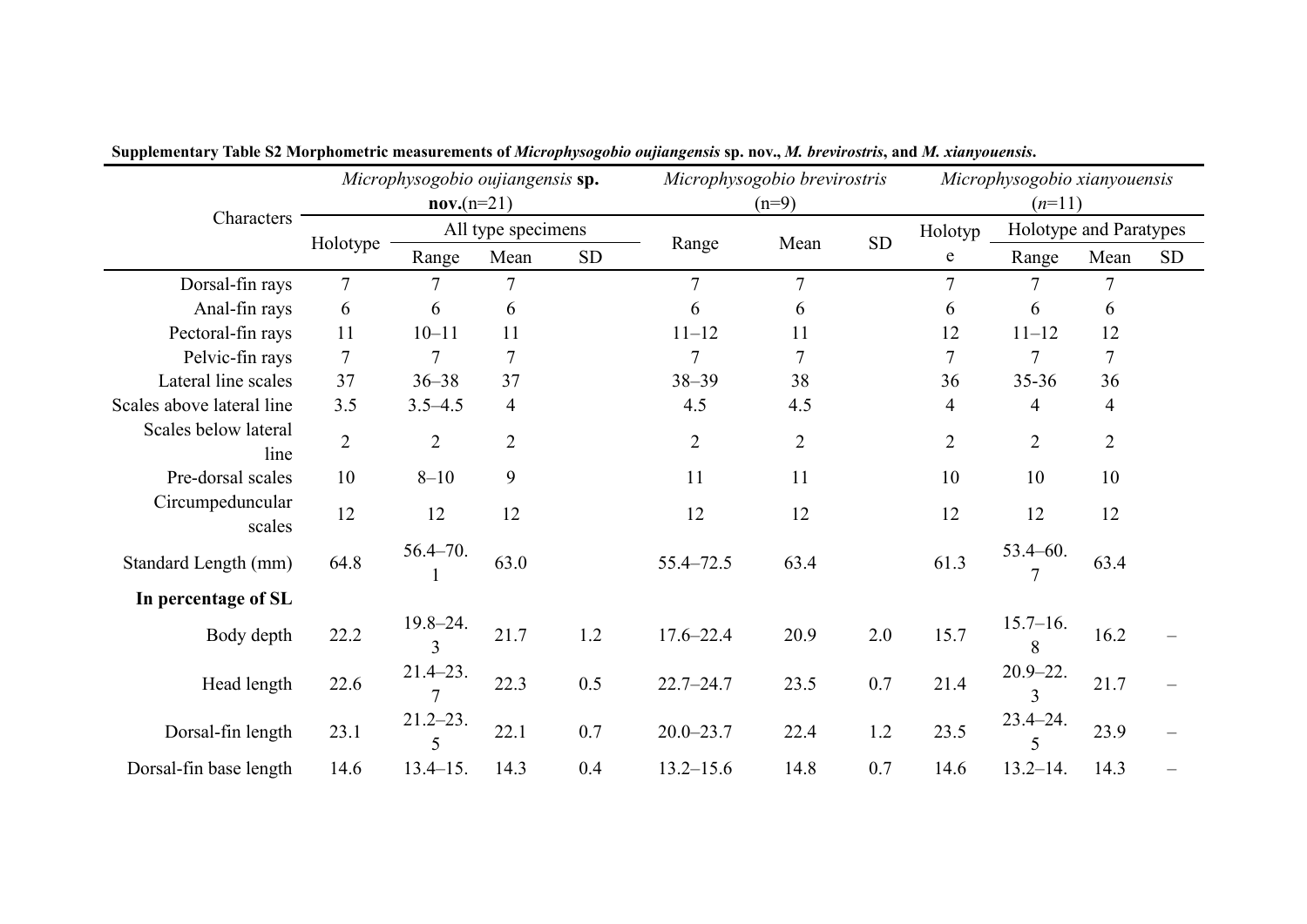|                          |      |                                  |      |         |               |      |         |                          | $\overline{7}$    |      |                          |
|--------------------------|------|----------------------------------|------|---------|---------------|------|---------|--------------------------|-------------------|------|--------------------------|
| Pectoral-fin length      | 21.7 | $19.4 - 23.$<br>4                | 21.5 | 1.1     | $22.5 - 25.3$ | 24.0 | 0.9     | 22.6                     | $22.1 - 24.$<br>4 | 23.3 | $\equiv$                 |
| Pectoral-fin base length | 5.5  | $5.1 - 6.2$                      | 5.7  | 0.4     | $5.5 - 6.6$   | 6.0  | $0.4\,$ | $\overline{\phantom{m}}$ |                   |      |                          |
| Pelvic-fin length        | 16.9 | $15.4 - 18.$<br>$\mathfrak{Z}$   | 17.0 | 0.7     | $17.1 - 20.2$ | 18.5 | 0.9     | 18.0                     | 17.8-20.1         | 18.9 | $\overline{\phantom{m}}$ |
| Pelvic-fin base length   | 4.7  | $3.8 - 5.3$                      | 4.6  | $0.4\,$ | $5.0 - 5.5$   | 5.3  | 0.2     | $\overline{\phantom{0}}$ |                   |      |                          |
| Anal-fin length          | 15.4 | $13.6 - 16.$                     | 14.8 | $0.6\,$ | $15.0 - 17.8$ | 16.3 | 0.8     | 16.6                     | $15.3 - 17.$<br>4 | 16.8 | $\overline{\phantom{m}}$ |
| Anal-fin base length     | 7.7  | $6.8 - 8.2$                      | 7.6  | $0.4\,$ | $7.9 - 9.5$   | 8.8  | 0.6     | 9.2                      | $8.4 - 9.2$       | 9.0  | $\overline{\phantom{m}}$ |
| Predorsal length         | 44.5 | $42.6 - 46.$<br>5                | 44.3 | 1.2     | 42.8 - 45.2   | 44.3 | 0.8     | 43.8                     | $42.7 - 44.$<br>4 | 43.7 | $\overline{\phantom{m}}$ |
| Caudal peduncle length   | 16.3 | $15.9 - 18.$<br>4                | 17.1 | 0.7     | $17.8 - 20.4$ | 19.0 | 1.0     | 19.9                     | $19.4 - 21.$<br>3 | 20.3 | $\overline{\phantom{m}}$ |
| Caudal peduncle depth    | 8.8  | $8.5 - 10.0$                     | 9.1  | $0.4\,$ | $9.6 - 11.7$  | 10.4 | 0.8     | 9.0                      | $8.4 - 9.0$       | 8.8  | $\overline{\phantom{m}}$ |
| Head Length (mm)         | 14.7 | $12.7 - 16.$<br>$\boldsymbol{0}$ | 14.1 |         | $13.2 - 16.6$ | 14.9 |         |                          |                   |      |                          |
| In percentage of HL      |      |                                  |      |         |               |      |         |                          |                   |      |                          |
| Head depth               | 58.8 | $58.1 - 64.$<br>4                | 60.6 | 1.8     | $60.5 - 65.2$ | 63.1 | 1.5     | 62.5                     | $60.0 - 62.5$     | 61.4 | $\overline{\phantom{m}}$ |
| Head width               | 65.7 | $62.9 - 71.$                     | 67.6 | 2.6     | $60.3 - 69.6$ | 65.9 | 3.0     | 64.0                     | 63.5-65.5         | 64.4 | $\overline{\phantom{m}}$ |
| Eye diameter             | 32.7 | $30.9 - 36.$<br>9                | 34.0 | 1.5     | $25.3 - 30.9$ | 27.5 | 1.7     | 27.7                     | 27.4-29.5         | 28.4 | $\overline{\phantom{m}}$ |
| Interorbital width       | 21.3 | $21.3 - 27.$<br>6                | 24.3 | 1.6     | $29.9 - 32.6$ | 31.3 | 1.1     | 28.9                     | 28.4-30.2         | 29.1 |                          |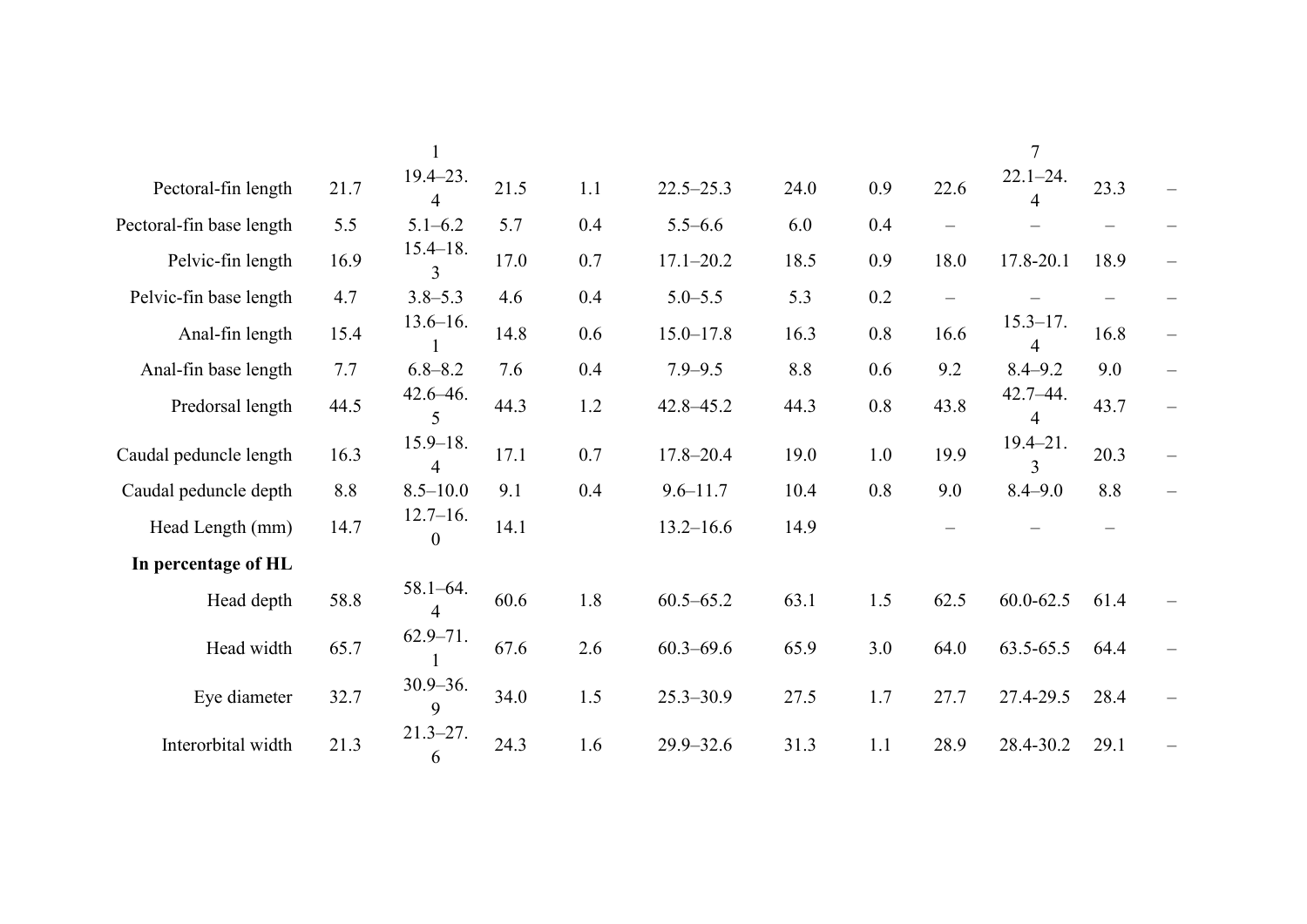| Snout length                       | 38.6 | $35.2 - 42.$                   | 38.5 | 1.7 | 38.4 - 42.0   | 39.9 | 1.2 |  |  |
|------------------------------------|------|--------------------------------|------|-----|---------------|------|-----|--|--|
| Anterior papillae length           | 60.1 | $56.0 - 66.$<br>$\overline{4}$ | 60.9 | 3.1 | 57.5-68.4     | 64.1 | 3.6 |  |  |
| Anterior papillae width            | 74.7 | $69.0 - 84.$<br>$\overline{0}$ | 76.1 | 3.8 | $73.3 - 89.2$ | 79.0 | 5.0 |  |  |
| Central anterior<br>papillae width | 20.8 | $16.9 - 23.$<br>$\overline{7}$ | 20.5 | 1.6 | $21.7 - 24.1$ | 22.5 | 0.7 |  |  |
| Upper jaw cutting edge<br>width    | 38.6 | $35.2 - 42.$<br>$\tau$         | 38.5 | 1.7 | 38.4 - 42.0   | 39.9 | 1.2 |  |  |
| Medial Pad width                   | 39.0 | $38.5 - 43.$<br>8              | 40.8 | 1.6 | $41.0 - 47.3$ | 44.4 | 2.4 |  |  |
| Mouth depth                        | 51.0 | $45.9 - 53.$<br>$\overline{4}$ | 50.0 | 1.8 | $50.0 - 58.3$ | 53.5 | 2.9 |  |  |
| Mouth width                        | 71.8 | $70.4 - 82.$<br>9              | 76.7 | 3.4 | 71.9-88.6     | 81.2 | 4.8 |  |  |
| Barbel length                      | 27.0 | $26.7 - 31.$<br>4              | 29.2 | 1.1 | $28.0 - 30.6$ | 29.4 | 0.8 |  |  |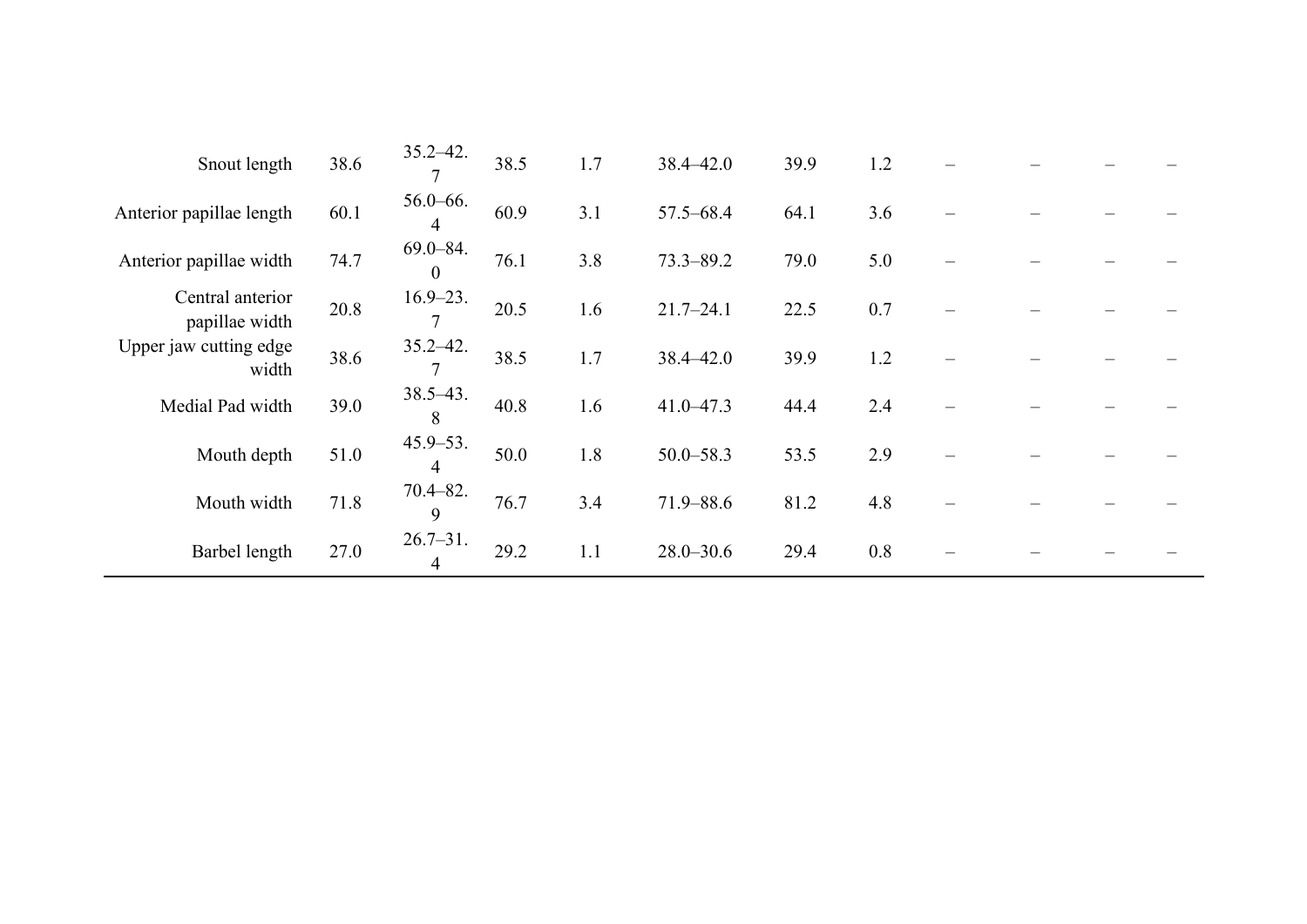| Species                           | Intraspecifi<br>$\mathbf c$ |                                  | $\overline{2}$             | $\mathfrak{Z}$           | 4                          | 5                      | 6                    | $\tau$        | $8\,$                    | 9             | $10\,$                   | 11   | 12 | 13 | 14 | 15 |
|-----------------------------------|-----------------------------|----------------------------------|----------------------------|--------------------------|----------------------------|------------------------|----------------------|---------------|--------------------------|---------------|--------------------------|------|----|----|----|----|
| M. oujiangensis sp.<br>nov.       | 0.007                       |                                  |                            |                          |                            |                        |                      |               |                          |               |                          |      |    |    |    |    |
| M. brevirostris<br>$\overline{2}$ | 0.015                       | $0.05\,$<br>$\overline{2}$       |                            |                          |                            |                        |                      |               |                          |               |                          |      |    |    |    |    |
| 3 M. xianyouensis                 | n/c                         | 0.09<br>$\overline{\mathcal{A}}$ | 0.08<br>3                  |                          |                            |                        |                      |               |                          |               |                          |      |    |    |    |    |
| 4 M. longidorsalis                | n/c                         | 0.10                             | $0.09\,$<br>$\overline{7}$ | 0.08                     |                            |                        |                      |               |                          |               |                          |      |    |    |    |    |
| 5 M. koreensis                    | 0.025                       | $0.09\,$                         | 0.07<br>9                  | $0.07\,$<br>5            | $0.08\,$<br>$\overline{2}$ |                        |                      |               |                          |               |                          |      |    |    |    |    |
| 6 M. zhangi                       | 0.030                       | 0.13<br>$\overline{2}$           | 0.12<br>3                  | 0.13<br>$\boldsymbol{0}$ | 0.13<br>$\overline{4}$     | 0.12<br>$\overline{2}$ |                      |               |                          |               |                          |      |    |    |    |    |
| 7 M. fukiensis                    | 0.003                       | 0.11<br>$\overline{2}$           | 0.11<br>$\boldsymbol{0}$   | 0.11<br>$\boldsymbol{0}$ | 0.11<br>$\overline{2}$     | 0.11<br>$\mathbf{0}$   | 0.11<br>$\sqrt{2}$   |               |                          |               |                          |      |    |    |    |    |
| 8 M. elongatus                    | n/c                         | $0.10\,$<br>$8\,$                | $0.10\,$<br>$\overline{7}$ | 0.11<br>$\boldsymbol{0}$ | 0.11<br>$\overline{2}$     | 0.10<br>$\overline{4}$ | 0.11<br>$\mathbf{2}$ | $0.01\,$<br>5 |                          |               |                          |      |    |    |    |    |
| 9 M. tungtingensis                | n/c                         | $0.10\,$<br>$\boldsymbol{9}$     | 0.10<br>6                  | 0.10<br>9                | 0.11<br>$\mathbf{0}$       | 0.10<br>6              | 0.10<br>$\,8\,$      | 0.01<br>5     | $0.00\,$<br>6            |               |                          |      |    |    |    |    |
| M. kiatingensis<br>$\overline{0}$ | n/c                         | 0.12<br>$\overline{7}$           | 0.11<br>8                  | 0.11                     | 0.12<br>5                  | 0.11<br>6              | 0.11                 | 0.03<br>5     | 0.03<br>$\mathfrak{Z}$   | $0.02\,$<br>9 |                          |      |    |    |    |    |
| M. alticorpus                     | 0.015                       | 0.15<br>$\overline{7}$           | $0.16\,$<br>$\mathbf{0}$   | 0.15<br>$\boldsymbol{0}$ | 0.14<br>6                  | 0.14<br>8              | 0.14<br>5            | 0.13<br>6     | 0.13<br>$\boldsymbol{9}$ | 0.13<br>7     | 0.15<br>$\boldsymbol{0}$ |      |    |    |    |    |
| M. bicolor                        | 0.012                       | 0.13                             | 0.13                       | 0.13                     | 0.13                       | 0.13                   | 0.13                 | 0.13          | 0.13                     | 0.12          | 0.13                     | 0.14 |    |    |    |    |

**Supplementary Table S3 Genetic distances of cyt** *b* **gene among 15 species of** *Microphysogobio***.**